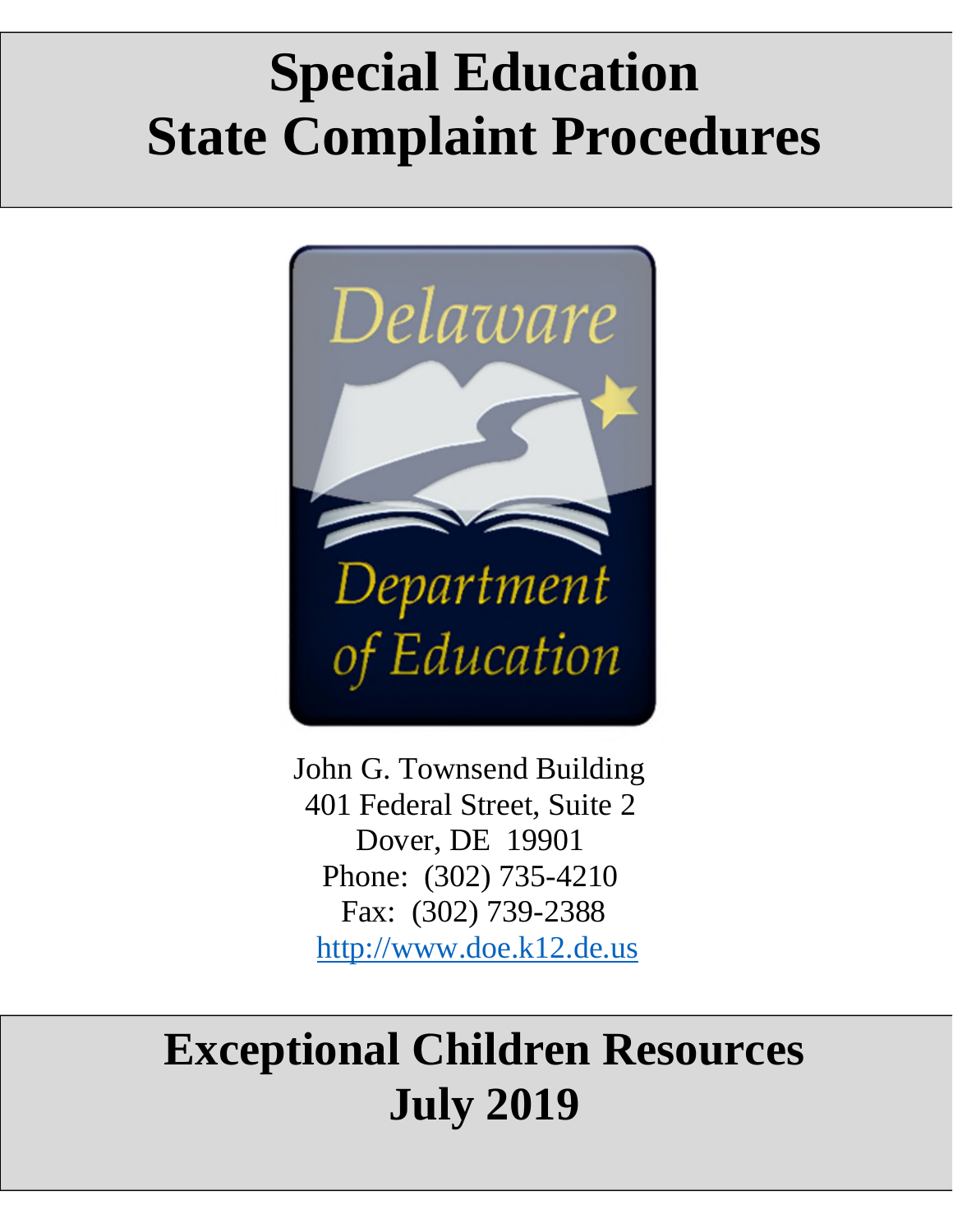#### **OVERVIEW**

The Individuals with Disabilities Education Act (IDEA) requires states to provide ways for parents, school districts, charter schools, and other private and public agencies to resolve disputes related to the provision of a free, appropriate public education (FAPE) to children with disabilities. A special education "state complaint" is one of the dispute resolution methods required by the IDEA. A state complaint may be filed by any private or public organization, public agency, or individual, including one from another state, related to any alleged violation of Part B of the IDEA, or the Delaware Department of Education (Department) regulations concerning the education of children with disabilities.

The Department has developed this guide to inform parents, local education agencies, and concerned citizens about the state complaint process and the procedures for filing a state complaint with the Department. The Department is responsible for investigating and resolving complaints that are filed with the Department in accordance with these procedures. The Department is also responsible for monitoring the completion of any corrective action issued as a result of a complaint investigation, including steps to ensure compliance with corrective action, such as providing technical assistance and taking additional enforcement actions, as appropriate.

#### **FILING A STATE COMPLAINT**

A state complaint is initiated by the filing of a written complaint with the Department.

Any private or public organization, public agency, or individual, including one from another state, may file a signed written state complaint that meets content requirements.

A state complaint must be in writing, signed by the complainant, and include the following:

- (1) A statement the school district, charter school, or other public agency violated a requirement of Part B of the IDEA, or the Department regulations concerning the education of children with disabilities;
- (2) The facts on which the statement is based;
- (3) The signature and contact information for the complainant, and legal representative, if any, or of individuals representing a public agency or private organization filing a complaint;
- (4) If alleging violations with respect to a specific child,
	- (a) the child's name and address of residence;
	- (b) the name of the school the child is attending;
	- (c) in the case of a homeless child or youth (within the meaning of the McKinney-Vento Homeless Assistance Act), available contact information for the child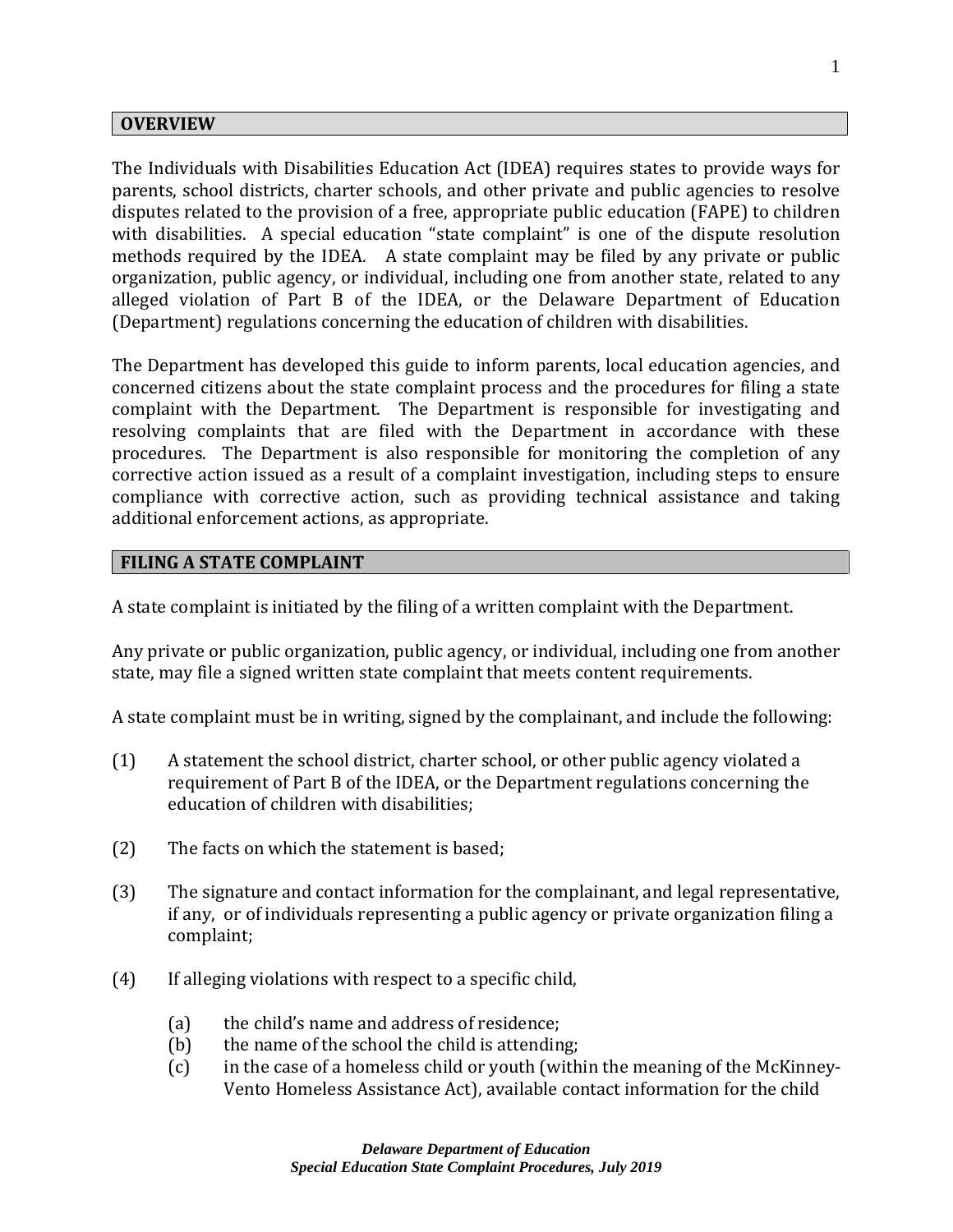and the name of the school the child is attending;

- (d) a description of the nature of the problem of the child, including facts relating to the problem; and
- (e) a proposed resolution of the problem to the extent known and available to the party filing the complaint at the time it is filed.

A state complaint may also include additional information that is optional, such as the time frame in which the alleged violation occurred and a description of the attempts made to resolve the issue(s) prior to the filing of the complaint, if any.

The complaint must allege a violation that occurred not more than one (1) year prior to the date the Department receives the complaint.

A state complaint may allege a school district, charter school, or other public agency failed to provide a free appropriate public education to a specific child, or to a group of children. A state complaint may also allege systemic noncompliance based on a policy, practice, or procedure applicable to a group of children that is inconsistent with Part B of the IDEA, federal regulations, and/or corresponding Delaware law.

The Department provides a Special Education State Complaint Form and instructions for individuals, organizations, and public agencies to use when filing a complaint. The complainant may use the form, or another form or document, as long as the form or document meets the content requirements. The Special Education State Complaint Form can be found online at: https://www.doe.k12.de.us/rightsandresolution, and is also included as an attachment to this document.

The complaint must be signed by the person, organization, or public agency representative filing it, and hand delivered, deposited in the U.S. mail, or faxed to:

> Mary Ann Mieczkowski Director, Exceptional Children Resources Delaware Department of Education John G. Townsend Building 401 Federal Street, Suite 2 Dover, DE 19901 Fax (302) 739-2388

State complaints will not be considered received until confirmed by the receipt of the signed complaint by the Exceptional Children Resources Work Group. Electronic signatures are acceptable. The Department does not accept state complaints by E-mail.

The complainant must also send a copy of the complaint to the school district, charter school, or other public agency serving the child at the same time the complaint is sent to the Department. The complainant's failure to send a copy of the complaint to the opposing party will not delay the start of the Department's sixty (60) calendar day timeline for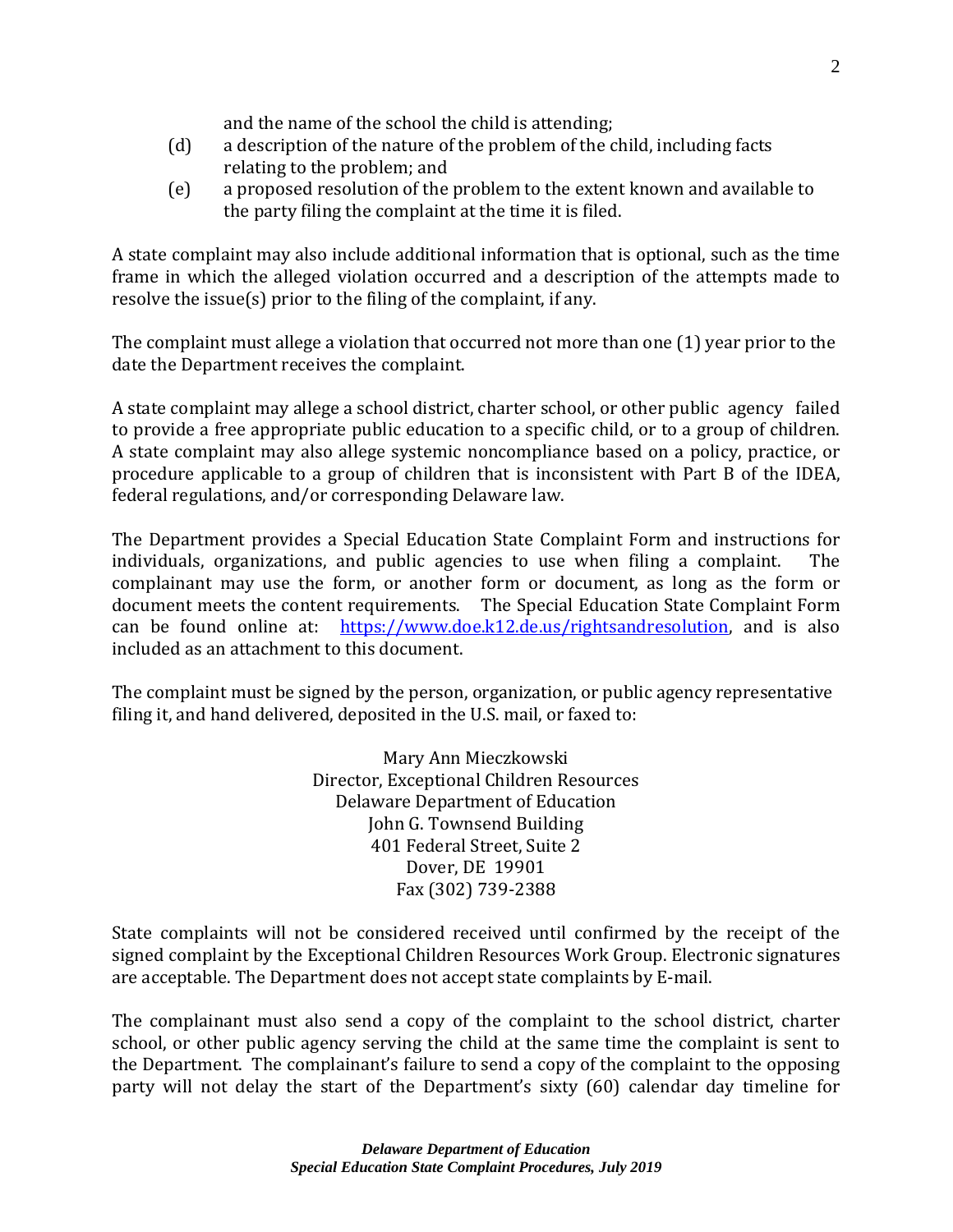investigation. The Department will send a copy of the complaint to the opposing party with the Notice of State Complaint upon assignment of the investigator.

#### **DEPARTMENT RESPONSE**

Upon receipt of a state complaint, the Department will stamp it as "received" and mark the business day of receipt.

Within five (5) business days of receipt of the complaint, the Department shall assign an investigator, and send written notification confirming receipt of the complaint to the complainant, and the school district, charter school, or other public agency involved in the complaint.

The Notice of State Complaint shall include:

- (1) The name of the assigned complaint investigator;
- (2) Confirmation of the date the complaint was received by the Department and the due date for the written decision in accordance with the sixty (60) calendar day timeline;
- (3) The procedures for granting an extension of the sixty (60) calendar day timeline;
- (4) Notice to both parties of the right to submit additional information, to the Department, either orally or in writing, related to the allegations in the complaint;
- (5) Notice to the school district, charter school, or public agency of the right to submit a response to the complaint within fifteen (15) calendar days of receipt, and/or a proposal to resolve the complaint, including the use of mediation;
- (6) Information for the complainant and the school district, charter school, or public agency to voluntarily engage in mediation at no cost through the Department's mediation program with the University of Delaware's Special Education Partnership for the Amicable Resolution of Conflict (SPARC) at the Conflict Resolution Program (CRP);
- (7) The Department's Special Education State Complaint Procedures;
- (8) The Delaware Procedural Safeguards Parent and Child Rights in Special Education; and
- (9) A copy of the state complaint for the school district, charter school, or public agency involved in the complaint.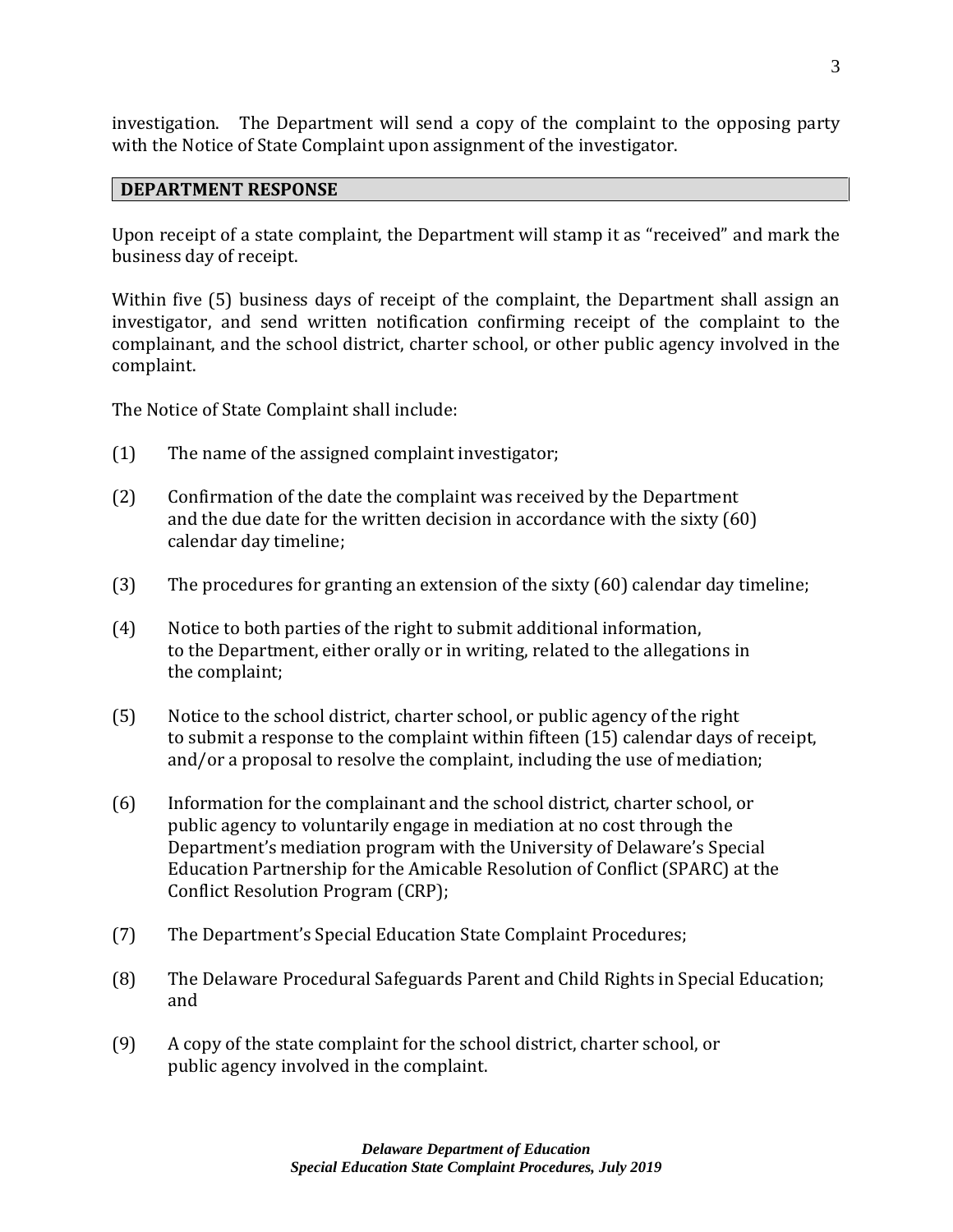The Department shall send the Notice of State Complaint and its enclosures to the school district superintendent or charter school director, and special education director or special education lead administrator.

If the Department determines the complaint does not contain all the required content, the Department shall notify the complainant, in writing, within five (5) business days of the receipt of the complaint. The Department shall dismiss the complaint and provide the complainant with directions for resubmission of the complaint, and Delaware Procedural Safeguards Parent and Child Rights in Special Education. Re-submitted complaints are treated as new complaints. Therefore, the sixty (60) calendar day timeline will commence upon the Department's receipt of the re-submitted complaint.

Examples of reasons the Department may decline to investigate a complaint:

- (1) The complaint is not signed, or does not include the required contact information;
- (2) The complaint does not state a violation occurring within the last year; or
- (3) The complaint does not allege a violation under the IDEA, or federal or state special education regulations. For example, complaints alleging violations of Section 504 cannot be addressed through the IDEA complaint process.

If a state complaint and due process complaint are filed over the same issue, the hearing shall take precedence over the state complaint procedure. If a state complaint issue is also the subject of a due process hearing, or if the state complaint contains multiple issues of which one (1) or more are part of the hearing, the Department shall:

- (1) Communicate if necessary with the panel chairperson to verify the issues subject to the due process hearing;
- (2) Set aside any part of the state complaint that is being addressed in the due process hearing until the conclusion of the hearing;
- (3) Provide written notice to the parties identifying the part of the state complaint that is being set aside until the conclusion of the hearing; and
- (4) Resolve any issues in the state complaint that are not part of the due process hearing involving the same parties.

Issues that are separate and distinct from a pending due process hearing shall be investigated by the Department and resolved within the sixty (60) calendar day timeline.

A complaint alleging the failure to implement a due process hearing decision may also be resolved by the Department.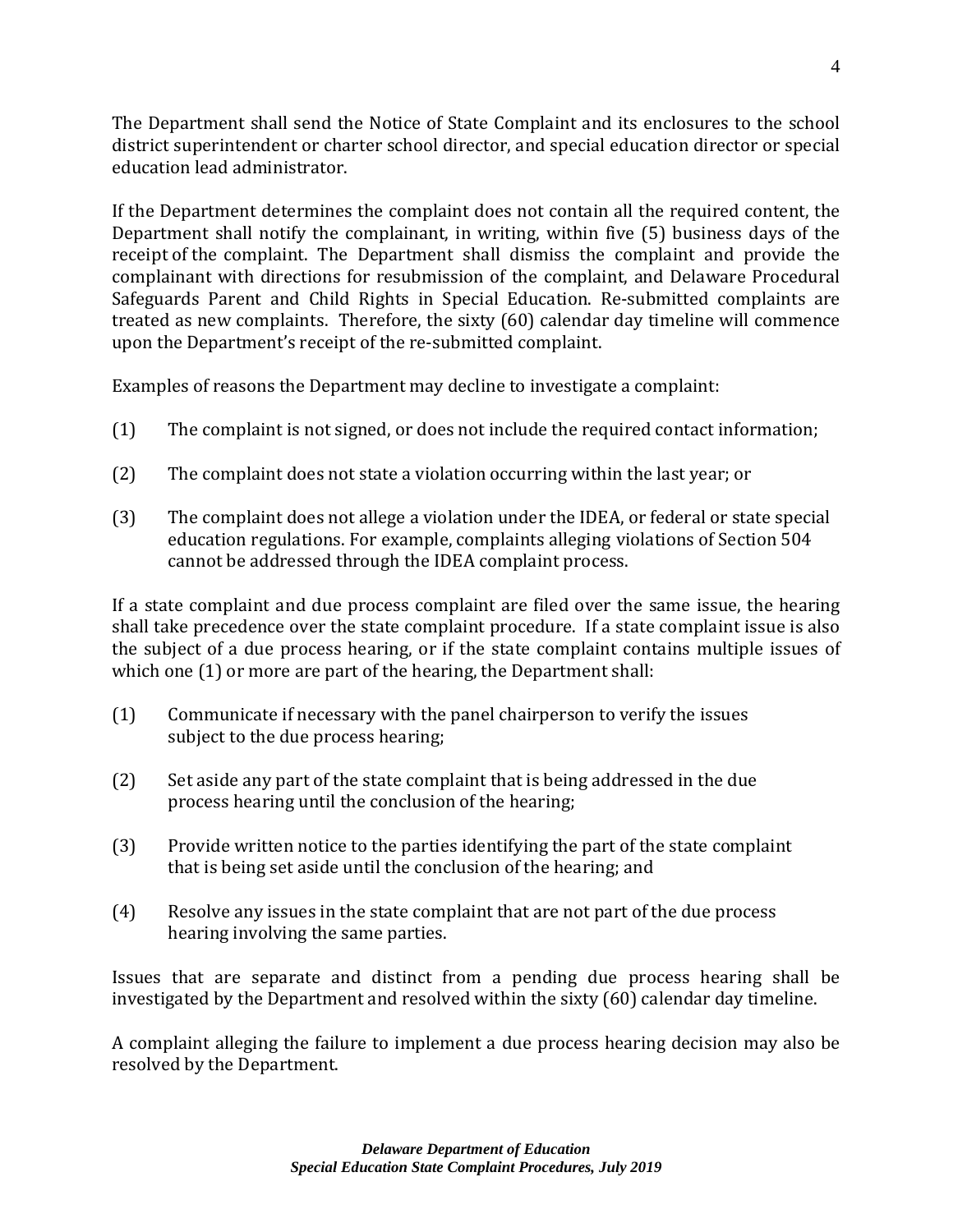If an issue raised in a state complaint was previously decided in a due process hearing involving the same parties, the due process hearing is binding on that issue, and the Department will inform the complainant of the binding effect.

#### **TIMELINE FOR INVESTIGATION AND WRITTEN DECISION**

The Department must complete its investigation and issue a written decision within sixty (60) calendar days following the Department's receipt of a complaint.

The written decision is due on or before the sixtieth  $(60<sup>th</sup>)$  calendar day, and does not carry over to the next business day when the due date falls on a Saturday, Sunday, or legal holiday.

The Department may permit an extension of the sixty (60) calendar day timeline only if exceptional circumstances exist to justify a longer period and/or both parties agree to extend the timeline to participate in mediation or other alternative means of dispute resolution.

The Department shall not treat the parties' participation in mediation, in and of itself, as an exceptional circumstance to warrant an extension of the sixty (60) calendar day timeline. Rather, an extension may be granted when both parties agree to extend the sixty (60) calendar day timeline to participate in mediation. If the parties agree to participate in mediation, but do not agree to the extension of the complaint resolution timeline, and the mediation is not successful in resolving the dispute, the Department must ensure the complaint is resolved within sixty (60) calendar days after the complaint is received.

Extensions are granted by the Director of the Exceptional Children Resources Work Group. The Department considers, on a case by case basis, whether it is appropriate to extend the sixty (60) calendar day timeline for a particular complaint due to exceptional circumstances.

The Department shall notify both parties if an extension is granted, and include the basis for the extension and the extended due date for decision.

#### **RESPONSE TO COMPLAINT AND EARLY RESOLUTION**

The Department shall provide the school district, charter school, or other public agency involved in the complaint an opportunity to submit a written response to the complaint, and to propose a resolution to the complaint. The written response to the complaint should be sent to the Department, with a copy to the complainant, within fifteen (15) calendar days of the Department's receipt of the complaint.

Early resolution may include use of state sponsored mediation to address and resolve the complaint. The Department offers mediation services to the parties at no cost through the University of Delaware's Special Education Partnership for the Amicable Resolution of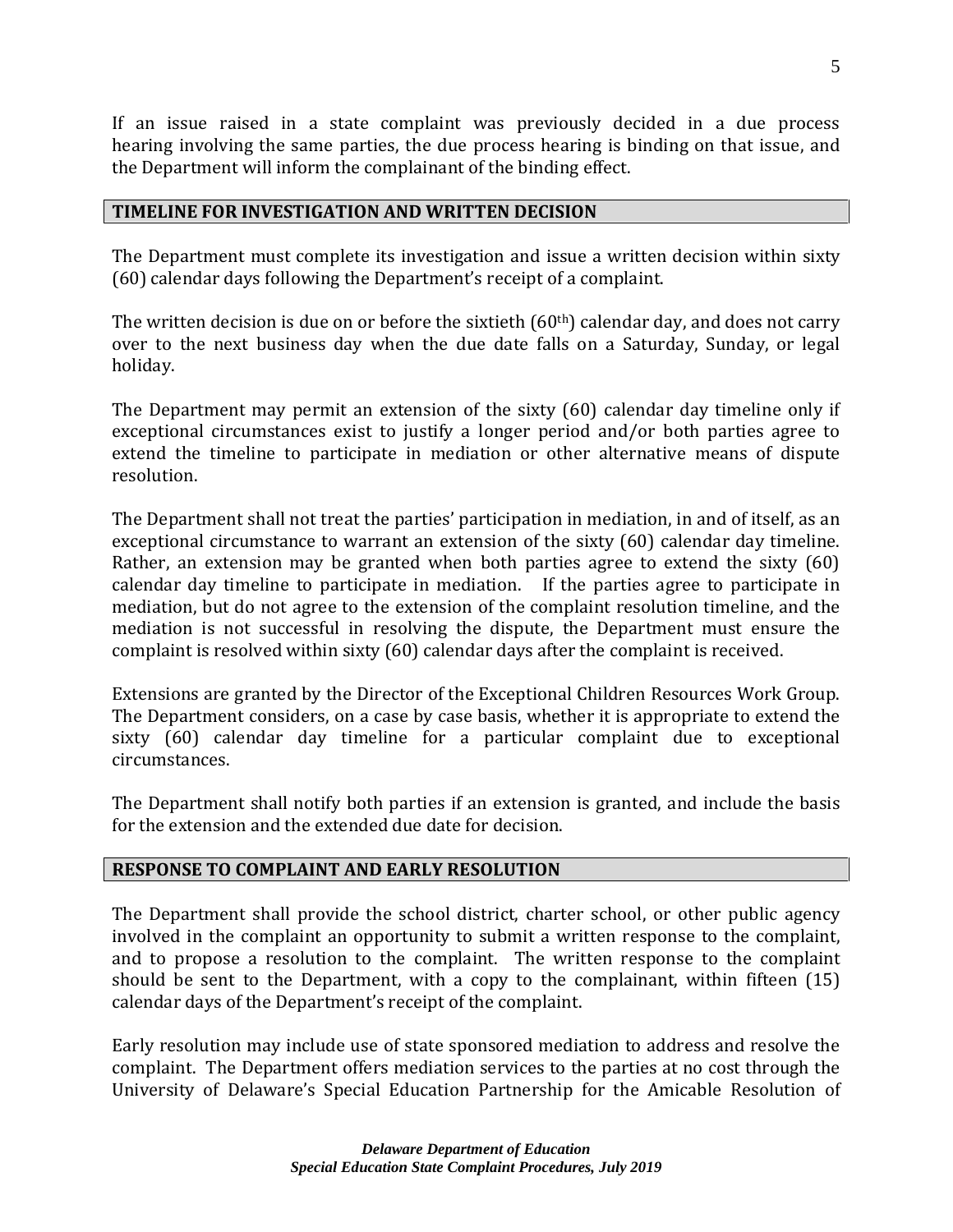Conflict (SPARC), at the Conflict Resolution Program. Mediations held through SPARC are conducted by qualified and independent mediators knowledgeable in special education who can help the parties attempt to reach a mutually acceptable resolution.

After the complaint is filed with the Department, a SPARC representative will contact the parties to explore their interest in pursuing mediation, and explain the process.

Mediation must be voluntary on the part of the parties. Each session in the mediation process must be scheduled in a timely manner and be held in a location that is convenient to the parties to the complaint.

Mediation must not be used to deny or delay the parent's rights afforded under Part B of the IDEA, and the Department regulations. Mediation must be conducted by a qualified and impartial mediator who is trained in effective mediation techniques. Parents must be permitted to be accompanied and advised at mediation by individuals of their choice. Any school district or charter school involved in mediation shall assure an individual from the public agency with the authority to make decisions and commit resources to agreed services attends the mediation.

If the parties resolve a dispute through the mediation process, the parties must execute a legally binding agreement that sets forth the resolution and states all discussions that occurred during the mediation process will remain confidential and may not be used as evidence in any subsequent due process hearing or civil proceeding. The agreement must be signed by both the parent and a representative of the school district or charter school who has authority to bind the public agency.

If mediation results in a written agreement resolving all the complaint issues, SPARC will notify the Department, and the complaint will be dismissed. If mediation results in a partial resolution of the complaint issues, the Department shall investigate the remaining issues, based on the agreement reached at mediation.

If a state complaint is filed by a non-parent or organization involving a specific child, the Department shall offer mediation services to the parent, and school district, charter school, or public agency involved in the complaint. The Department does not offer mediation services to non-parents or organizations for complaints involving the educational rights of specific children. However, a non-parent may accompany a parent to mediation if requested by the parent and written consent to disclose the child's personally identifiable information is provided by the parent.

#### **CONFIDENTIALITY OF STUDENT INFORMATION**

The Family Educational Rights to Privacy Act (FERPA), 20 U.S.C. 1232g, 34 C.F.R., pt. 99, and corresponding state statutes and regulations apply to all aspects of the Department's investigation with regard to a student's personally identifiable information.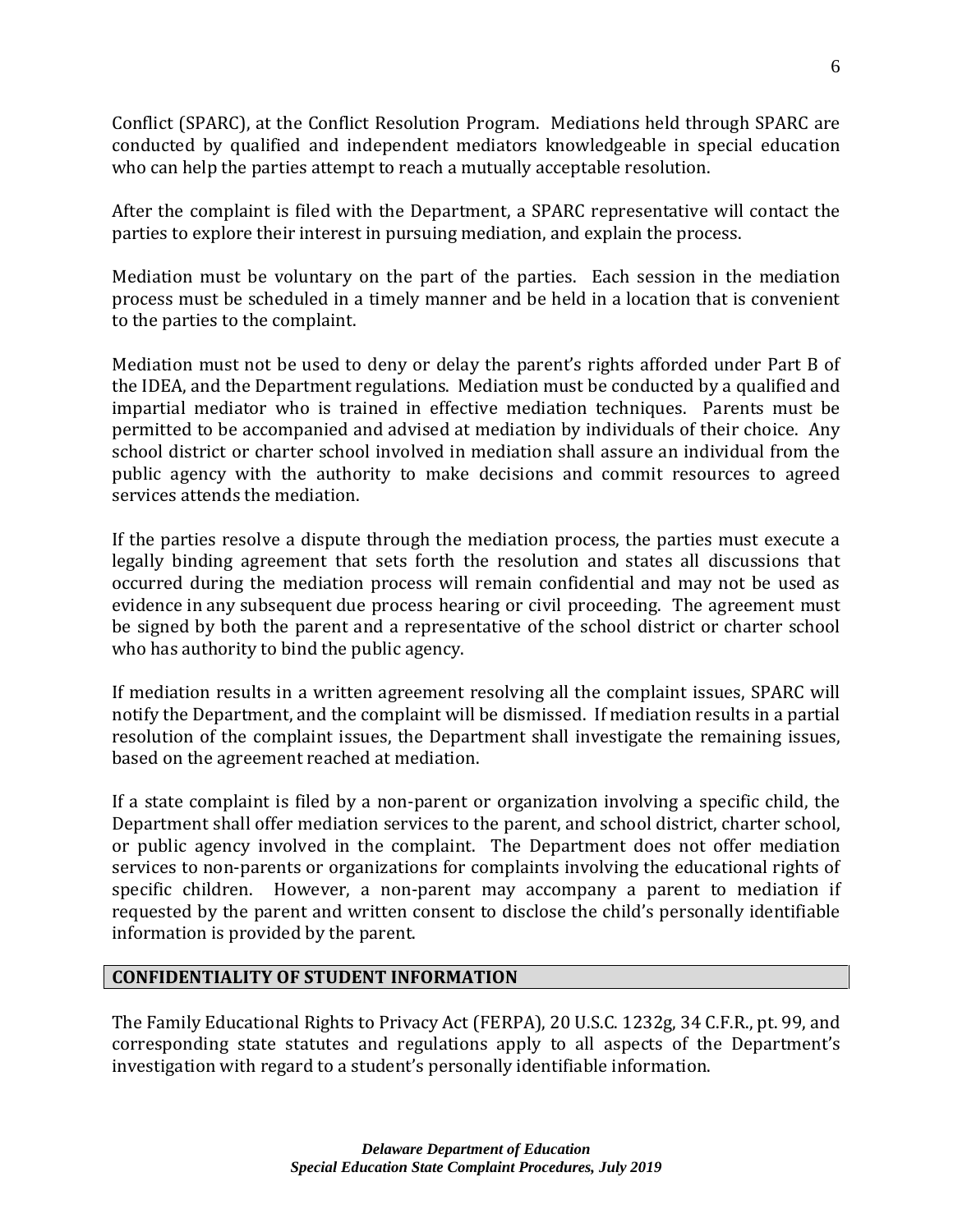FERPA protects the privacy of student education records. In general, schools and public agencies must have written consent to release any information from a student's education records. There are, however, several enumerated exceptions to the written consent requirement under FERPA.

When consent is required under FERPA, the consent must be signed and dated, specify the records that may be disclosed, state the purpose of the disclosure, and identify the persons to whom disclosure may be made.

The Department shall request the parent who files a state complaint to sign a written consent allowing disclosure of protected student information among the parties involved in the complaint and investigation.

The complaint investigator is responsible for contacting the parent, explaining the Parental Consent for Release of Personally Identifiable Information form to the parent, and forwarding the signed form to the Department.

#### **COMPLAINT FILED BY NON-PARENT**

If a state complaint is filed by an organization or individual other than the parent, parental consent must be obtained before the Department can provide personally identifiable information about the child to the complainant as part of the complaint and investigation.

The Department shall send notice to the complainant stating that without parental consent to release personally identifiable information about the child, the Department is not able to respond directly to the complainant regarding the complaint or the investigation. If parental consent is not provided, the Department shall proceed with an investigation, and issue a written decision directly to the parent and school district, charter school, or other public agency involved in the complaint.

The Department shall also send the Notice of State Complaint to the parent, and include an explanation of the FERPA provisions, and the parent's options to either provide or withhold consent to release personally identifiable information about the child to the complainant.

The complaint investigator is responsible for contacting the parent, explaining the Parental Consent for Release of Personally Identifiable Information form to the parent, and forwarding the signed Form to the Department, if signed by the parent.

If parental consent is not provided, the Department shall determine, on a case by case basis, whether the results of the Department's complaint resolution can be shared with the complainant. The complaint decision will likely involve the child's personally identifiable information, and it may not be possible for the Department to issue its decision to the complainant.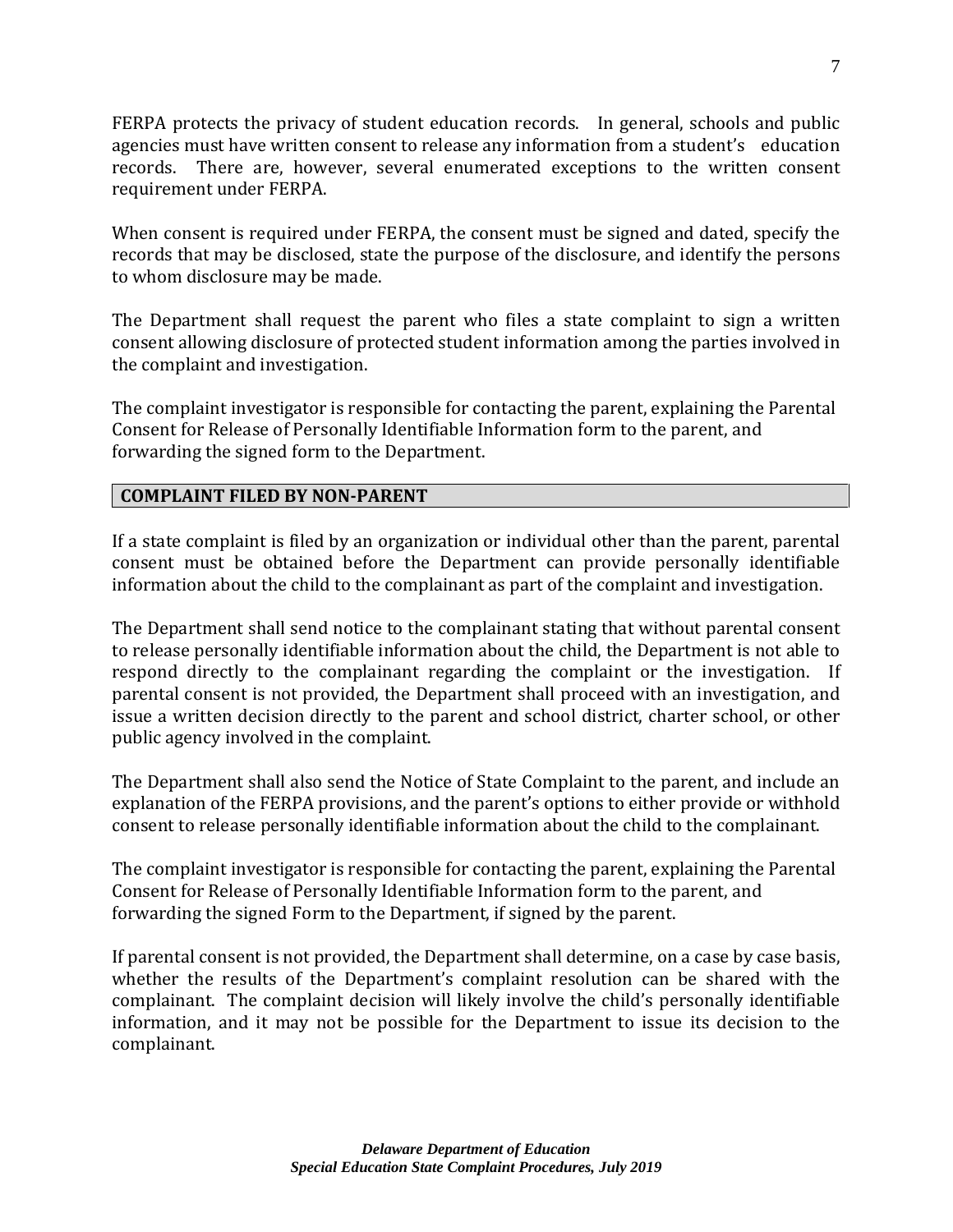#### **COMPLAINT INVESTIGATION**

A complaint investigator may be an employee of the Department, or a contractor of the Department.

The Department shall carry out an independent on-site investigation, if the Department determines it necessary. An independent on-site investigation is not required for every complaint, and determined by the Department on a case by case basis.

Upon assignment, the investigator shall contact the complainant, and school district, charter school, or other public agency to discuss the complaint allegations, and proceed with the investigation. The investigator shall give the complainant the opportunity to submit additional information, either orally or in writing, about the allegations in the complaint.

#### **WRITTEN DECISION**

Upon completion of the investigation, the complaint investigator shall prepare a draft written decision and forward it to the Director of the Exceptional Children Resources Work Group for finalization.

The final written decision shall be issued by the Director of the Exceptional Children Resources Work Group with a notice addressed to the parent, and school district, charter school, or public agency involved in the complaint.

The Department shall review all relevant information and make an independent determination whether the school district, charter school, or other public agency is violating a requirement of Part B of the IDEA or the Department regulations concerning the education of children with disabilities. The Department's written decision shall:

- (1) Summarize the complaint issues and alleged violations;
- (2) Identify the parties and the investigation process, including the persons interviewed;
- (3) Make concise findings of fact relevant to each complaint issue and alleged violation based on the information received during the investigation;
- (4) Cite to relevant federal and state statutes and regulations for each complaint issue and alleged violation;
- (5) Draw conclusions, based on applicable federal and state law, whether the school district, charter school, or other public agency is in compliance with special education requirements, and include reasons for the Department's decision;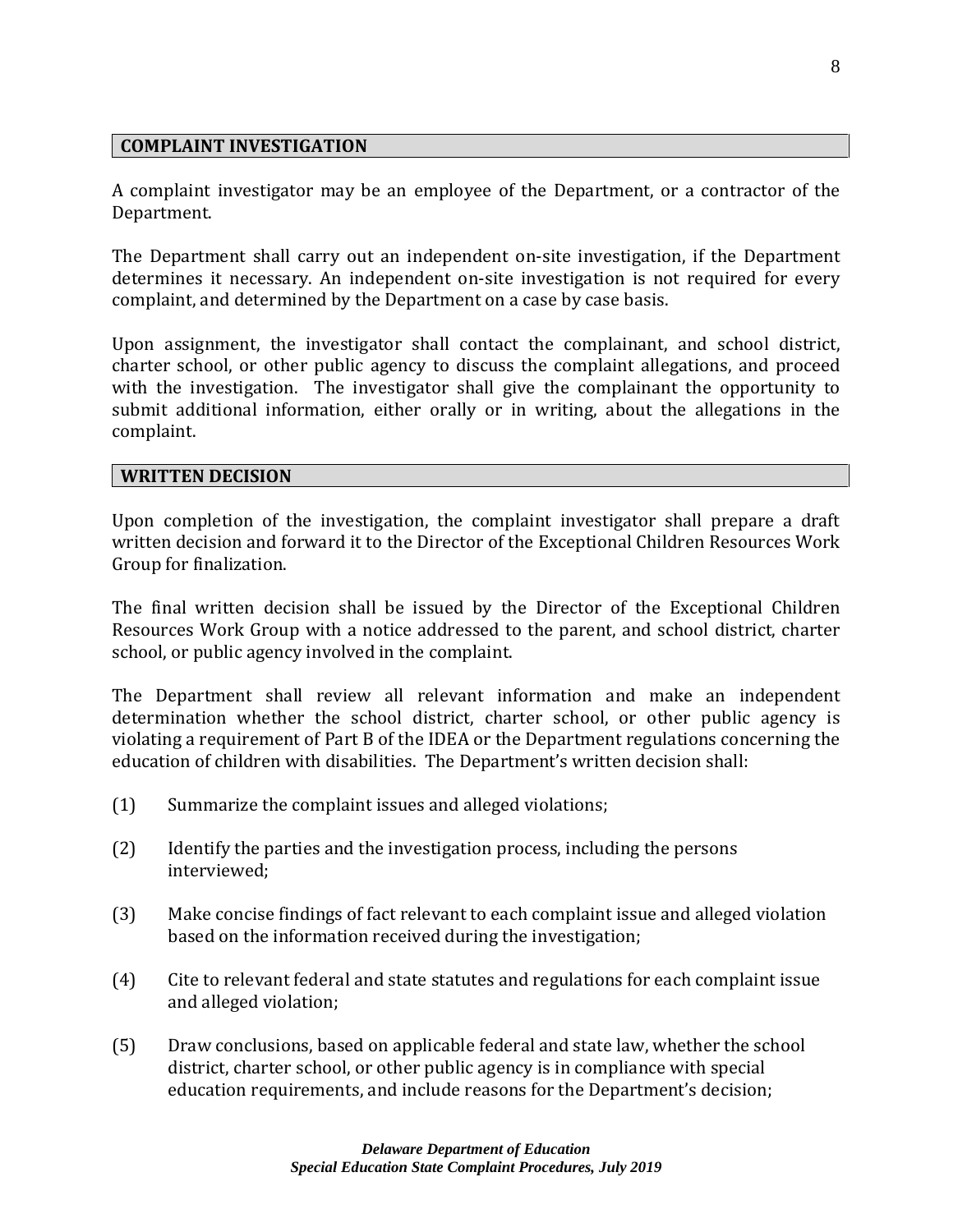- (6) Specify the corrective action ordered by the Department if the school district, charter school, or other public agency is found out of compliance and specify explicit timelines to ensure each corrective action is completed as soon as possible; and
- (7) Close the complaint if compliance is determined by explaining in the written decision that no violations were identified.

The written decision shall exclude non-relevant material, and facts unrelated to the complaint issues and alleged violations.

The written decision shall include necessary personally identifiable information concerning the child, and the individuals involved in the investigation.

To the extent possible, the decision shall be written to refer to the parties in general terms (for example, "student," "district," or "teacher").

The Department posts its complaint procedures and written complaint decisions listed by school year on the Department's website for access by the general public. Personally identifiable information is redacted from the decisions prior to public posting to ensure compliance with FERPA and corresponding state statutes and regulations protecting confidential student information.

#### **CORRECTIVE ACTION**

If the Department identifies non-compliance, the written decision shall specify steps which the school district, charter school, or other public agency must take to bring it into compliance.

The Department shall order specific corrective action to remediate the denial of services or procedural violations which may include, but is not limited to, compensatory education, staff training and professional development by the school district, charter school, or other public agency, and appropriate future provision of services for children with disabilities.

The written decision shall include explicit timelines by which the school district, charter school, or other public agency is required to respond to the decision and implement corrective action.

The Department may direct the school district, charter school, or other public agency to develop a corrective action plan. The plan shall specify timelines and sufficient detail to describe how the violations will be corrected, and it must be approved by the Department.

The Department is responsible for tracking and ensuring the implementation of corrective action ordered through the complaint process. The Department shall verify the corrective

9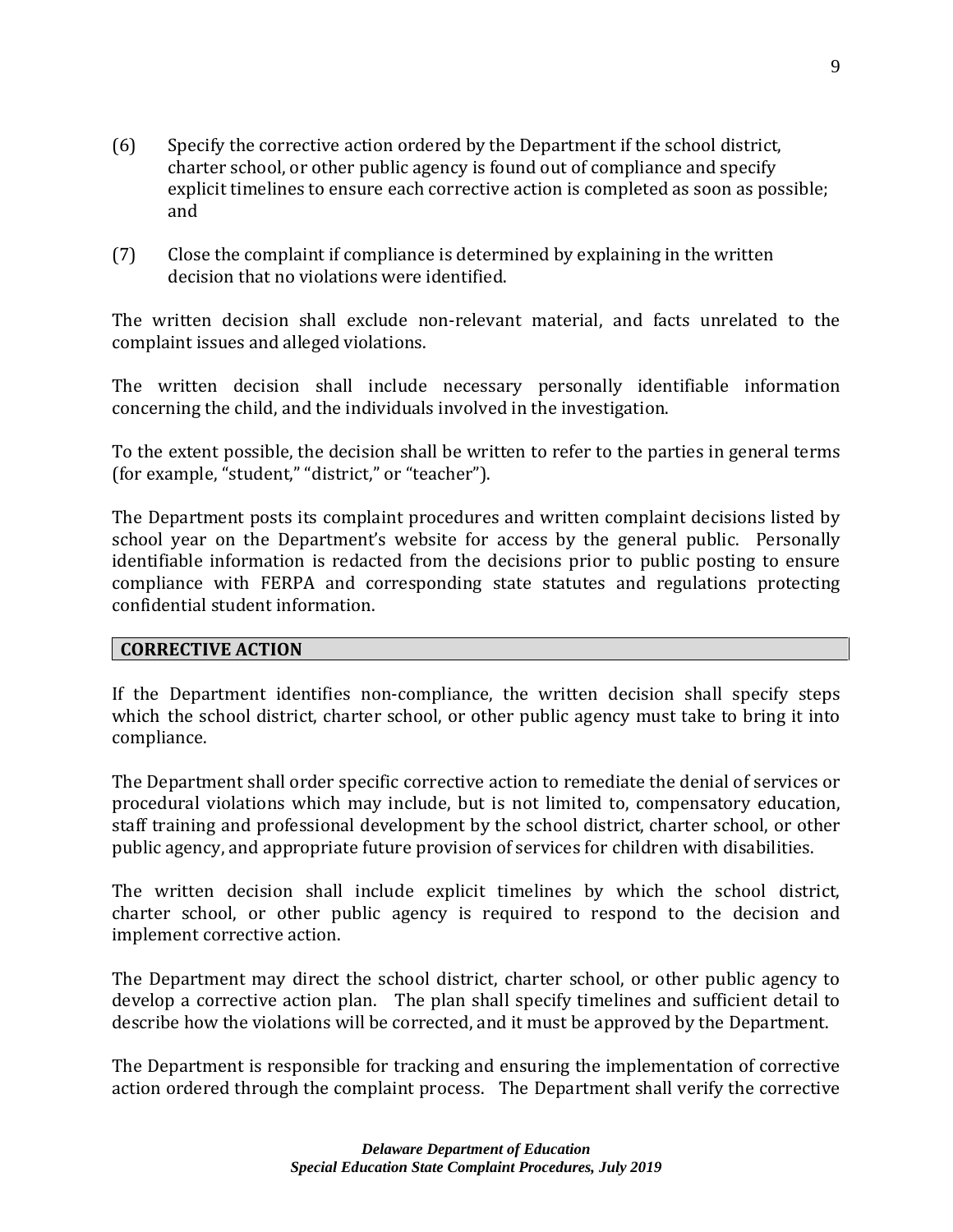actions are implemented as soon as possible within the timelines specified in the written decision, and no later than one (1) year from the Department's identification of noncompliance.

The Department shall periodically follow-up with the school district, charter school, or public agency by written correspondence, or on-site visits and record reviews as necessary, to confirm completion of corrective actions.

When the school district, charter school, or public agency submits satisfactory evidence that all actions in the corrective action plan have been completed and correction of noncompliance is verified, the Department shall notify the school district superintendent, charter school director, or director of special education and the complainant. The Department may also continue to monitor the school district, charter school, or other public agency and request additional action to ensure future compliance with federal and state regulations.

The Department ensures the written decision is implemented through technical assistance activities, negotiations, and corrective actions to achieve compliance.

### **NO APPEAL OR RECONSIDERATION**

The Department does not accept or receive appeals or requests for reconsideration of state complaint decisions. If an issue is still in dispute, the parent, school district, charter school, or public agency may use mediation or file a due process complaint to request a due process hearing.

## **STATE COMPLAINT FILED AGAINST THE DEPARTMENT**

Complaints filed against the Department shall be assigned to an investigator contracted by the Department, rather than a Department employee, when possible.

If a complaint is filed against the Department and includes allegations against the Director of the Exceptional Children Resources Work Group, the complaint decision shall be reviewed and approved by the Associate Secretary, Deputy Secretary, or Secretary of Education prior to its issuance. The Deputy Attorney General for Special Education should be notified promptly and provided a copy of the state complaint.